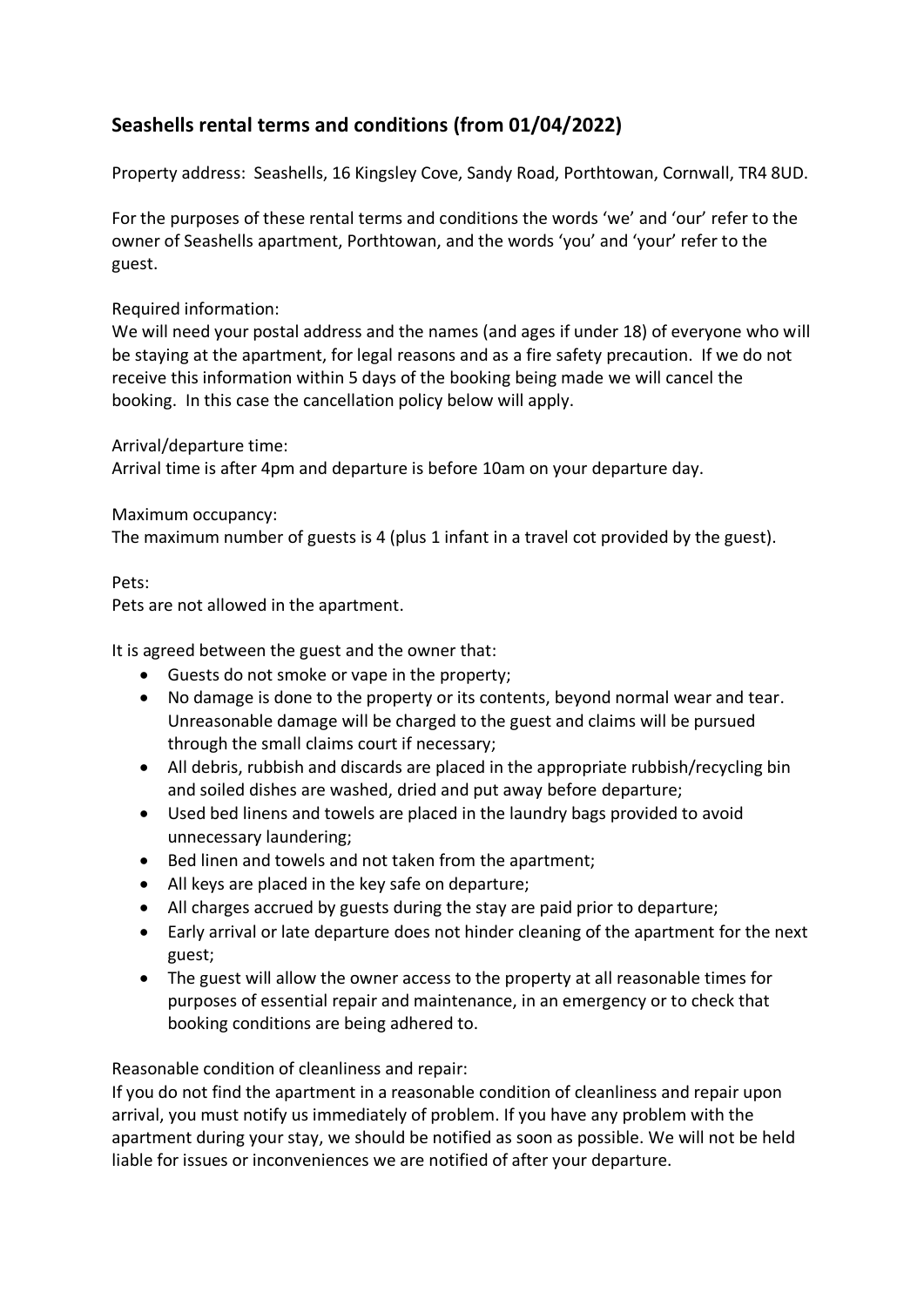#### Limit of liability:

We will not be liable for issues or inconveniences arising from circumstances outside our control such as (but not limited to) loss of power, water or internet connection to the property or damage to the property caused by adverse weather conditions, although every effort will be made to put them right during your stay if you inform us of them promptly.

#### Excess sand:

Every effort must be made to avoid washing sand down the drains as it may cause blockages. Wet suits and other beach equipment must not be washed off in the bath/shower or sinks. A tub of water is provided for rinsing these items outside.

#### Consideration of our neighbours:

You must respect and show consideration for our neighbours at all times. For example, you must not do anything that would be considered excessively noisy or disruptive, park inconsiderately or be rude to our neighbours.

#### Inclusive fees:

The following is included in the rental price for the apartment: Bed linen for all beds; one hand towel and one bath towel per guest; **reasonable** amounts of electricity and water for the length of your stay; one hand towel, one bath mat, one non slip mat, 1 toilet roll and hand soap for the bathroom; tea towels, dishcloth, washing up liquid and oven gloves for the kitchen; a starter amount of tea, coffee and sugar and milk; unlimited use of wi-fi; all other advertised features of the property.

Bed linens and towels must not be taken from the apartment. Guests must bring their own beach towels. If unreasonably excessive use of electricity or water is made, this will be charged to the guest and claims pursued through the small claims court if necessary.

## Payment terms:

A reservation deposit of 30% of the booking fee is required at the time of booking, with the balance payable 56 days (8 weeks) before the arrival date. Payment in full is required if the booking is made within 56 days of the arrival date.

## Payment methods:

Payment is by credit card (either through an online travel agent or via an online payment link which we will email to you) or bank transfer (account number 10924866, sort code 11- 00-88).

#### Late payments:

If either the reservation deposit or the final payment is more than 24 hours late, we reserve the right to assume you wish to cancel your holiday, and to apply the guest cancellation policy below. This is to protect us against non-payment and to allow us a reasonable amount of time to re-advertise/re-book the property in this case.

#### Cancellation policies:

If all monies due to us are paid on time, we will only cancel your holiday if we are unable to make the apartment available for your use due to exceptional circumstances, for example